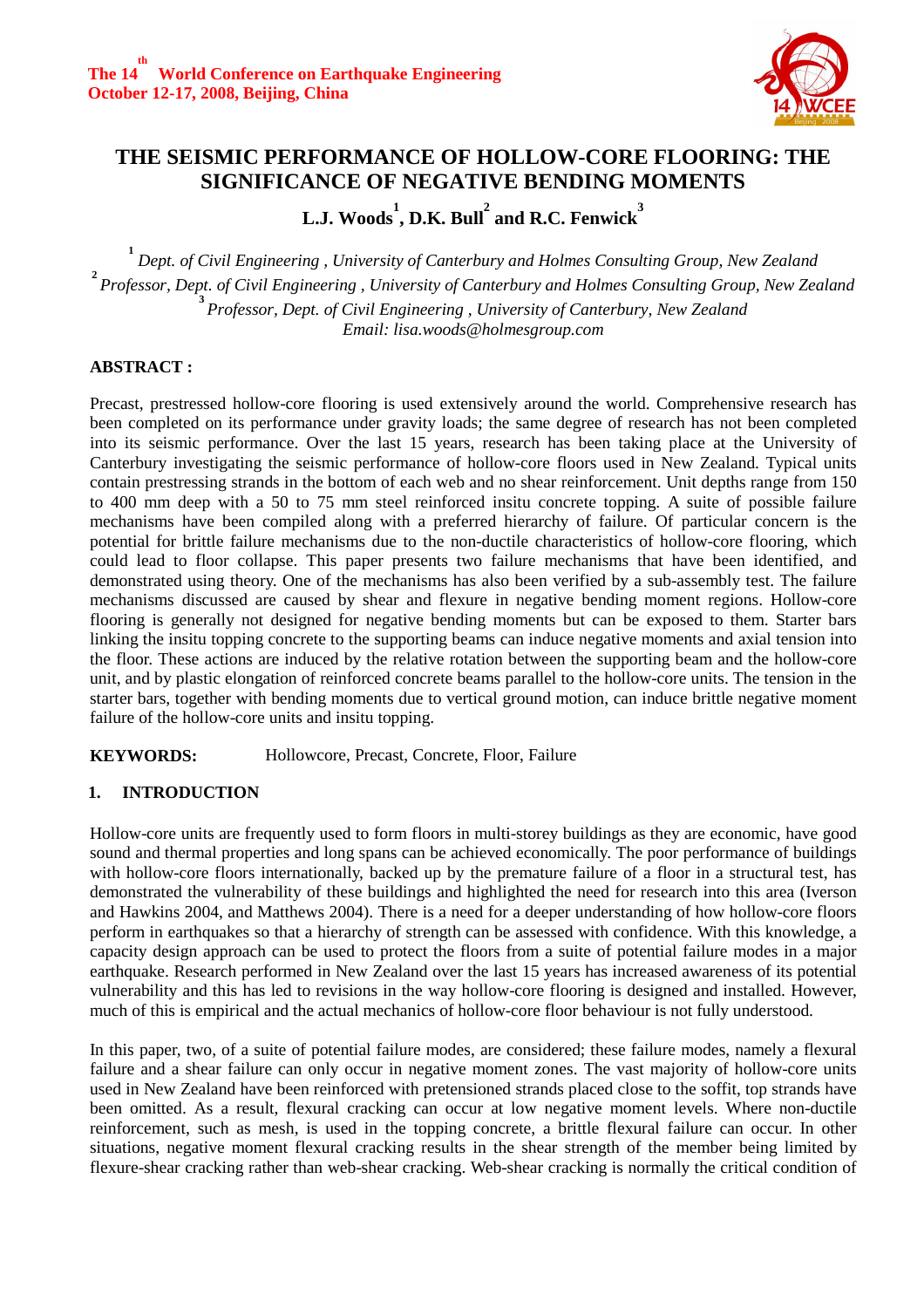

shear strength in positive moment regions close to the support of simply supported members. This change is critical as the flexure-shear cracking strength is much lower than the web-shear cracking strength. A consequence of this is that shear strength tests of simply supported hollow-core units are not applicable to the situation where continuity is established at the supports. The conclusions drawn in this research are based on experimental work and analytical investigations into the performance of individual hollow-core units with reinforced concrete topping.

## **2. NEGATIVE BENDING MOMENTS IN HOLLOW-CORE FLOORS**

Negative moments can be induced in hollow-core floors by a number of different mechanisms when continuity has been established by the addition of a reinforced topping concrete. The most important actions are;

- Sway of the building, due to wind or seismic actions, which induces relative rotation between the support and hollow-core units;
- Vertical seismic ground motion, which induces upward and downward seismic forces on the floor;
- Elongation of beams parallel to the hollow-core units, which pushes the supporting beams apart. This induces tension in the starter bars connecting the topping concrete and hollow-core units to the supports. This action induces axial tension and negative moments in the floor.

Other actions, which may induce negative moments in hollow-core floors, but are of lesser importance in the ultimate limit state, include: creep redistribution due to the change in structural from (converting the units from simply supported to members with continuity at supports), actions arising from differential shrinkage of precast and insitu concretes, and differential temperature conditions. The significance of this group of actions generally becomes negligible when advanced flexural cracking has developed at the support points.

Figure 1a shows the potential forces on a hollow-core floor due to the first group of actions. To find the critical negative bending moments and axial loads in a hollow-core floor system, the bending moment components from the individual loads are superimposed. Figure 1b shows the individual bending moments and their critical combinations. Two combinations are shown, one including axial tension (induced by parallel beam elongation), labelled A&B&D, and one including a moment induced at the support by support-beam rotation, labelled A&B&C.



Figure 1 Possible negative bending moments induced in hollow-core floors

The seismic design actions due to vertical ground motion can be found using standard guidelines. The values to use for the structural ductility,  $\mu$ , varies depending on the steel reinforcement used in the insitu topping. The authors recommend that a structural ductility factor of 1 is used where the reinforcement in the topping is mesh and 2 where ductile earthquake grade reinforcement is used. When representing dynamic actions as equivalent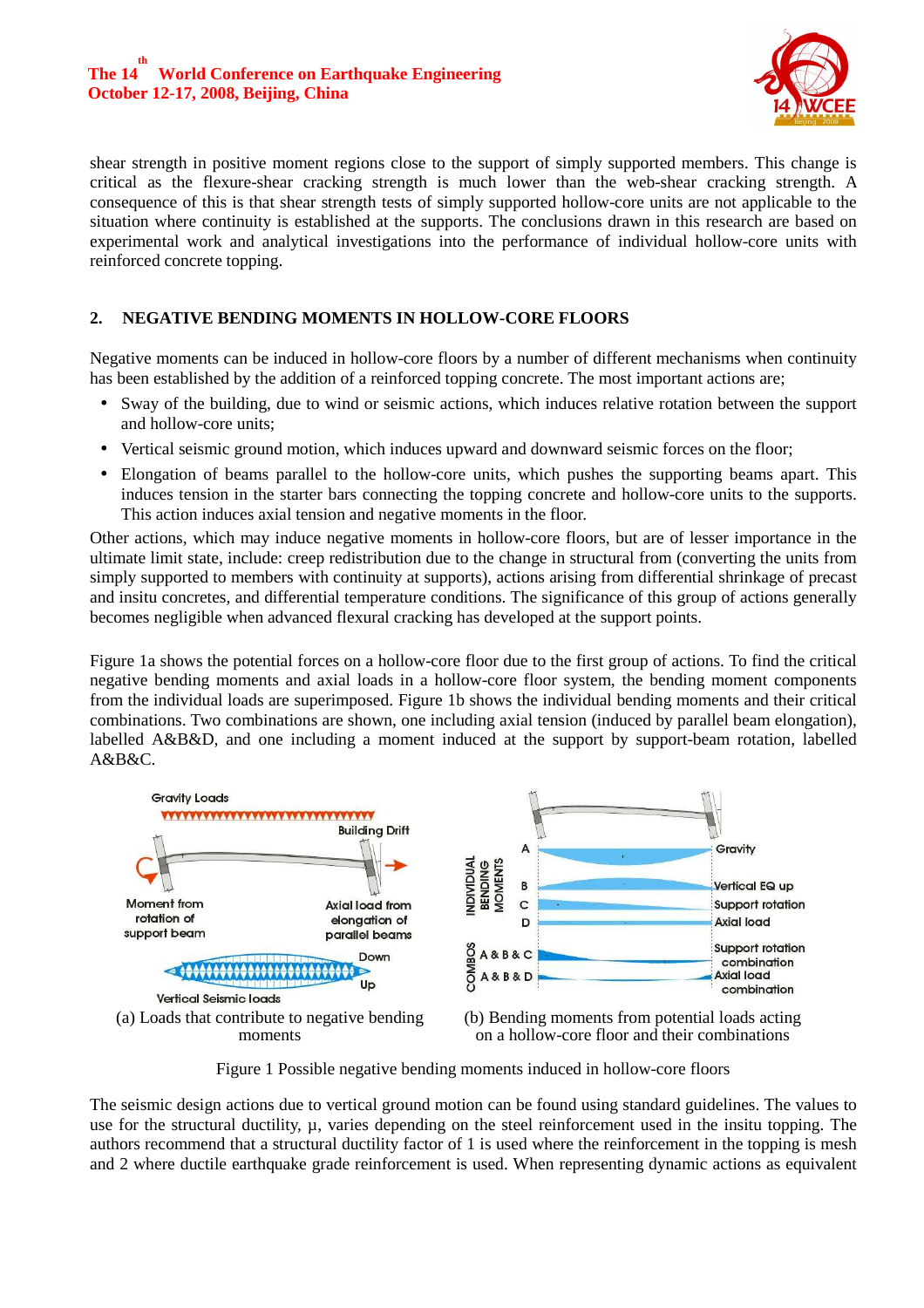

static forces, the magnitude of each force is proportional to the product of the mass and deflection relative to the ground. For a hollow-core floor, where the mass is approximately uniformly distributed, the deflected shape is approximately a parabola. Hence, for practical purposes, the vertical seismic actions may be distributed in the shape of a parabola along the length of the floor (Fenwick et al. 2004). The bending moments resulting from upward vertical seismic actions are shown as "B" in Figure 1b.

The actions transmitted to a floor through the interface between the hollow-core unit and the supporting beam in a major earthquake are likely to cause the reinforcement in the insitu topping to reach a stress close to its ultimate value. Two critical situations are considered appropriate for design or assessment, these are:

- Maximum bending moment with no axial load: This scenario could be induced by rotation of the supporting beams due to building drift. It can be assumed that one end of the floor is at its overstrength moment and the other is pinned (zero moment), with a linear variation in between ("C" in Figure 1b). The overstrength bending moment capacity at the floor end can be assessed assuming that the interface section acts as a singly reinforced concrete beam section.
- Maximum axial load due to the elongation of beams parallel to the precast floor units: In this scenario end moments in the floor are induced by the eccentricity of the applied axial tension through the starter bars. The shape of the bending moment caused by this is shown as "D" in Figure 1b.

It is conservative to assume overstrength end moments, due to elongation or rotation of the support beams, occur simultaneously with the maximum vertical earthquake excitation. This is realistic assumption as the fundamental period of the floor, excited by the vertical motion, is short compared to the fundamental period of the structure due to lateral seismic excitation.

## **3. FAILURE MODES POSSIBLE WHEN HOLLOW-CORE FLOORS ARE SUBJECTED TO NEGATIVE BENDING MOMENTS**

The two failure mechanisms are illustrated in Figure 2. The critical section for a negative moment failure is at the end of the starter bars. The negative moment strength can not be determined by conventional flexural theory when mesh is used in the topping concrete (described in Section 5). When a brittle flexural failure occurs the crack runs down to mid depth and then it follows a diagonal path as the unit tries to sustain the shear force in the compression zone. This diagonal crack results in collapse. Hence, this form of failure **cannot** be neglected on the erroneous basis that when the moment reverses the crack will close enabling positive moment and shear to be resisted.





under upward vertical earthquake motion



- 
- (a) Hollow-core floor subjected to earthquake drift (b) Hollow-core floor subjected to earthquake drift under downward vertical earthquake motion



- (c) Flexural failure when mesh reinforcement ruptures at the end of starter bars
- (d) Flexure-shear failure induced by change in tension force in steel between flexural cracks

Figure 2 Potential failure modes of hollow-core flooring when subjected to negative bending moments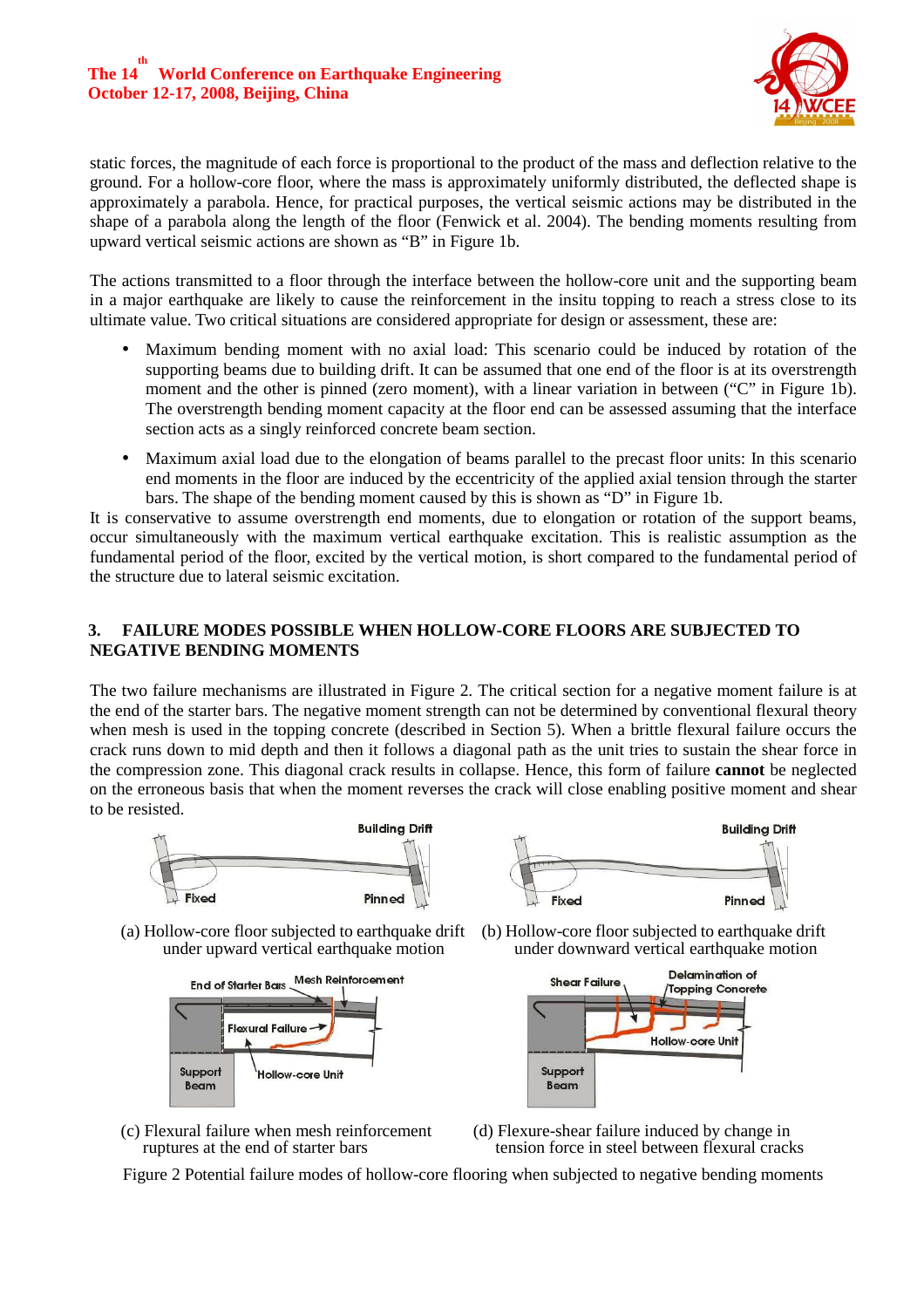#### **The 14 th World Conference on Earthquake Engineering October 12-17, 2008, Beijing, China**



A flexural shear failure may occur as illustrated in Figure 2 (b) and (d). In this case a series of flexural cracks are induced in the concrete. The tension force in the reinforcement in the topping concrete is a maximum above the support. The decrease in this tension force away from a support applies shear to the concrete in the tension zone. This can lead to flexure-shear cracking and failure. Assessment may be made using the design rules for prestressed concrete with the added complication that this occurs within the development length of the pretensioned strands.

## **4. EXPERIMENTAL INVESTIGATION OUTLINE**

To investigate the two failure modes described in Section 3 a sub-assembly unit representing a segment of hollow-core floor was tested for each mode. The test units comprised of a 6 m long length of a 300 mm deep hollow-core unit with insitu concrete topping, supported at one end by a length of seating beam. The seating beam was fixed to the laboratory strong floor and the hollow-core test unit was loaded by three hydraulic actuators, as illustrated in Figure 3. The vertical actuators allowed different bending moment profiles to be applied to the specimens, while the horizontal actuator allowed the application of axial tension.



Figure 3 Hollow-core unit and support beam sub-assembly test rig

The same test rig was used for both experiments. However, the connection details between the support beam and unit, and the loading protocols were varied. The first test (HCW1) was performed to investigate the possibility of a negative flexural failure. The connection detail used for this test is illustrated in Figure 4a. This detail was designed to represent hollow-core floor connections common in New Zealand constructed prior to 2004. The second test, HCW2, was completed to examine a flexure-shear failure in a negative moment zone. The connection detail used for this test is illustrated in Figure 4b. Crack initiators, which extended from the surface of the insitu concrete to the top of the steel reinforcement, were placed at 150 mm centres in the first 1.5 m from the support point. These initiated cracks were not expected to have an adverse effect on shear strength results, as had the specimens been older cracks would have been induced due to and shrinkage of the insitu concrete.



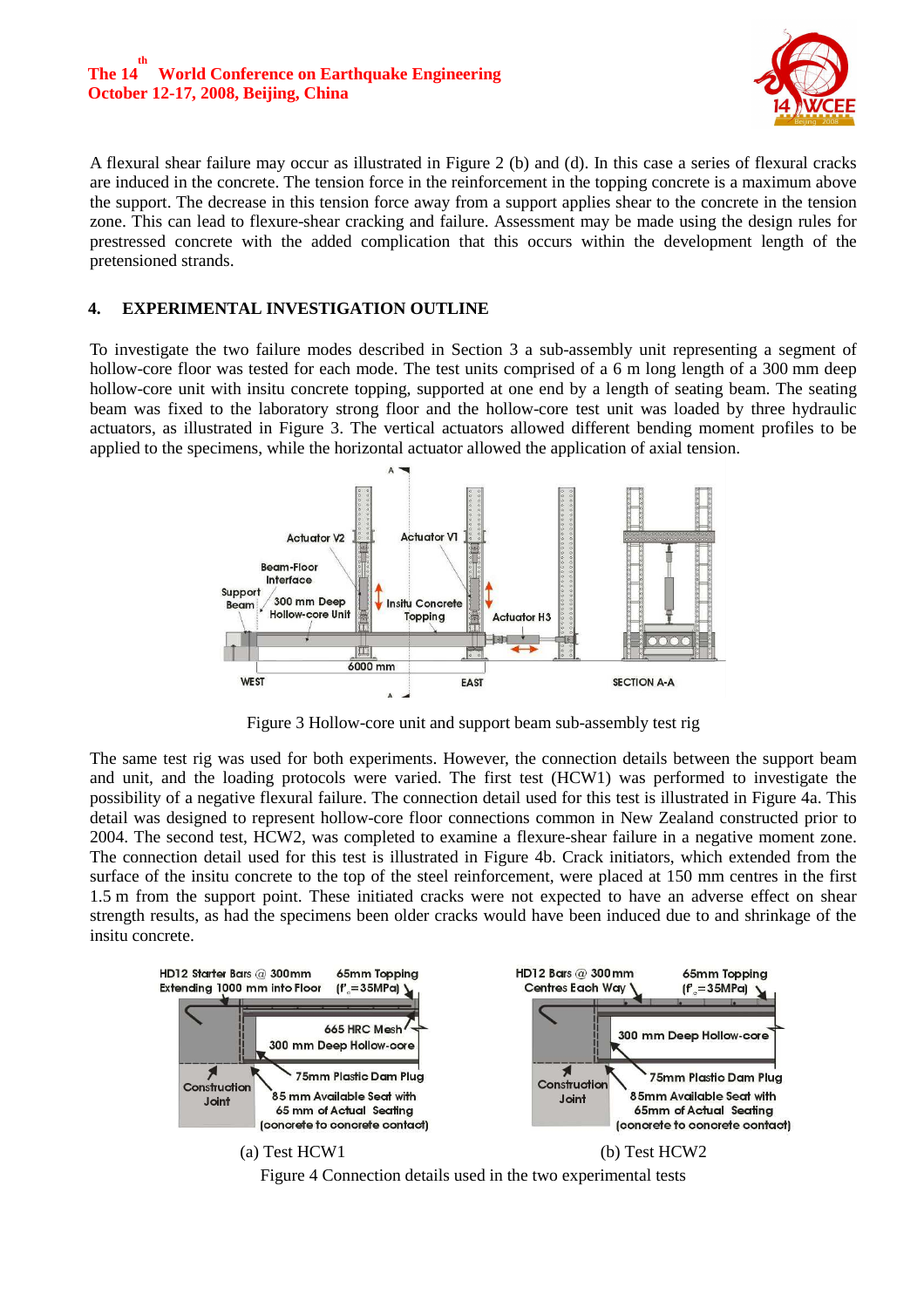## **The 14 th World Conference on Earthquake Engineering October 12-17, 2008, Beijing, China**



The loading history applied to the test of unit HCW1 was force based and it was completed in two stages. The first stage involved linearly increasing the negative moment at the support, while in the second stage negative moments were increased while the member was subjected to axial tension. The loading history for unit HCW2 was also force based, though in this case cyclic loading was applied to represent varying intensities of vertical seismic forces. The cyclic loading was intended to create a series of flexural cracks in the negative moment zone. However, very few cracks actually formed and it was not possible to generate a shear failure in the unit.

## **5. NEGATIVE FLEXURAL FAILURE**

The test unit HCW1 contained 665 mesh reinforcement in the insitu topping concrete. This reinforcement had an ultimate strain capacity of the order of 2%. Grade 500E (this has a  $5<sup>th</sup>$  percentile yield stress of 500 MPa), starter bars with a 12 mm diameter extended 1000 mm into the topping concrete, connecting the support beam to the hollow-core floor. Under a negative bending moment, the test unit formed flexural cracks in three locations, as shown in Figure 5a. These were at the beam to floor interface, 530 mm out from the interface and at the end of the starter bars and they formed in that order. Only mesh reinforcement crossed the crack at the end of the starter bars and it was observed to yield immediately when this crack formed. This suggests that the tensile capacity of the concrete was more than that of the steel crossing this section. A consequence of this was that yielding of the mesh was limited to this one location, which limited the ductility of the test unit. When increasing axial tension and negative bending moments were applied to the test unit, the crack at the end of the starter bars continued to widen until the mesh ruptured and the specimen failed in a brittle manner. Figure 5b and c show photos of the failure. This failure occurred at an axial load and bending moment combination that were less than the calculated actions corresponding to design level seismic actions for Wellington, New Zealand for the ultimate limit state (return period 500 years).





(b) North side after failure



(a) Locations cracks formed in specimen HCW1 during testing & cross-sections of the specimen at these locations

(c) South side after failure

Figure 5 Test specimen HCW1

Of particular significance was the observation that the experimentally measured flexural strength of the unit was only 50 to 75 % of the strength derived from standard flexural theory. The two limits are given as there was some doubt on the magnitude of bending moment due to not knowing the exact weight of the test unit. It should be noted that in the test, a strength reduction factor of unity was used and the actual ultimate strength of the mesh (630 MPa). In design, flexural strengths would be based on lower characteristic strengths (485 MPa for mesh) with a strength reduction factor of 0.85, which would further increase the discrepancy between the predicted and measured flexural strength. With standard flexural theory, it is assumed that plane sections remain plane and stresses are uniquely related to strain.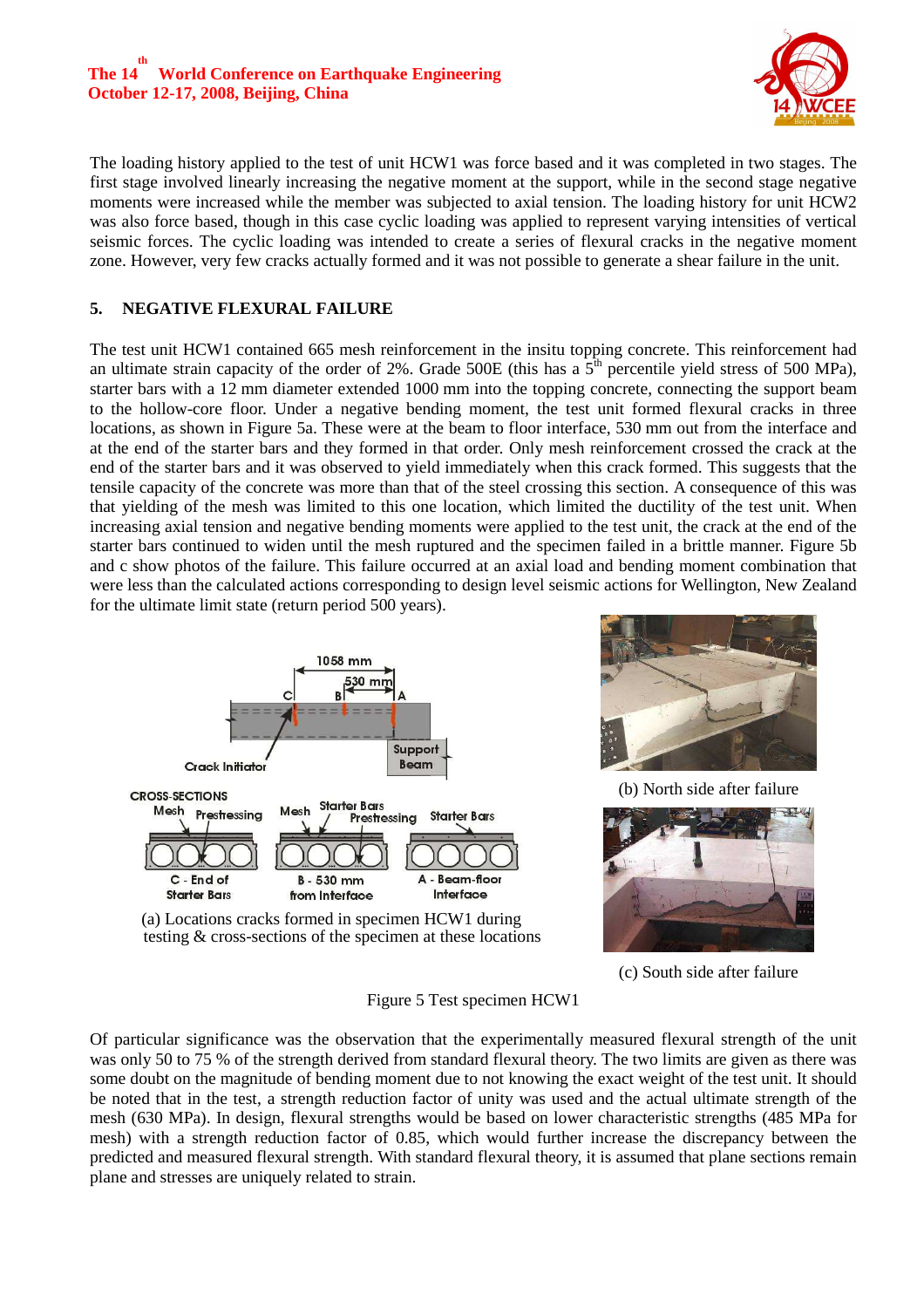## **The 14 th World Conference on Earthquake Engineering October 12-17, 2008, Beijing, China**



Figure 6a illustrates the situation in a typical reinforced concrete beam. Tension stiffening reduces the average strain in the tension zone and as such it has a minor influence on the location of the neutral axis and the stress distribution in the compression zone. As shown in Figure 6a, the change in internal level arm is small when tension stiffening is included in the analysis and there is no difference in the magnitudes of the tension and compression forces. Consequently tension stiffening can be ignored in strength calculations for practical purposes for typical reinforced concrete beams as it makes no significant difference to the strength.

This conclusion does not hold in the assessment of the negative moment flexural strength of hollow-core floors with topping concrete containing mesh. Using standard flexural theory and ignoring tension stiffening the ultimate strength corresponds to the situation where the strain in the mesh reaches 2 %. At this condition the predicted stress in the extreme compression fibre was 70 MPa. The centre of the compression force, which balances the tension forces in the mesh and pretension strands, is 10.25 mm above the bottom fibre. The bending moment resisted by the mesh at its ultimate stress level is 33 kNm and by the prestress force 35 kNm giving a total of 68 kNm.



(b) Strains and forces in a prestressed hollow-core floor with topping containing mesh reinforcement

Figure 6 Effect of tension stiffening on members in bending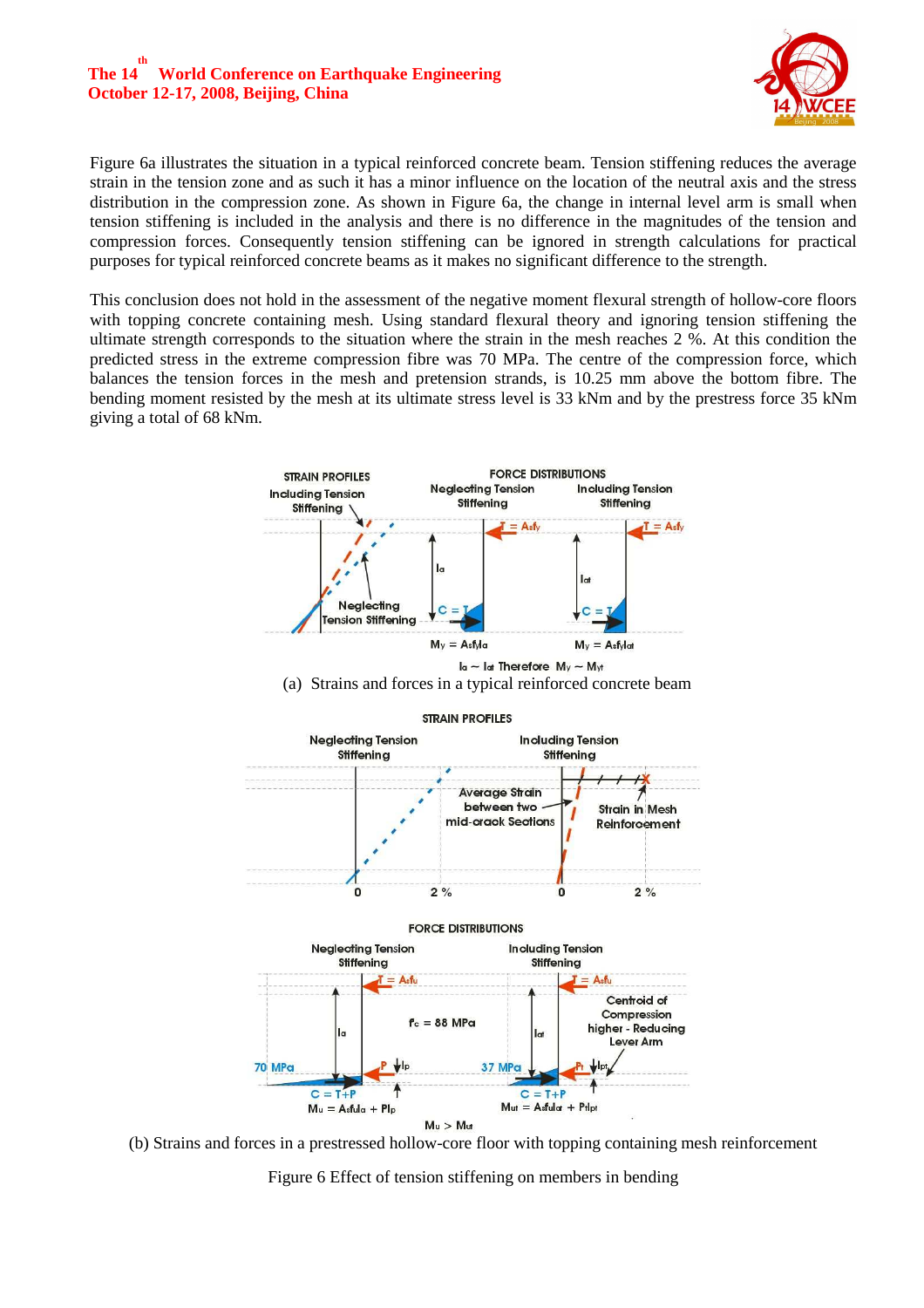

To allow for tension stiffening it is necessary to consider how this influences the position of the neutral axis. This can be assessed by looking at how the average strain is reduced. The observed crack spacing was close to 500 mm, which is consistent with the expected crack spacing for primary flexural cracks. The low tensile strength of the mesh was insufficient to generate secondary cracks. The maximum tension force that can be sustained by the mesh could only induce an average tensile stress in the insitu concrete of 1.4 MPa, which is below the anticipated direct tensile strength of the concrete (3 MPa). Hence, assuming the ultimate strain in the mesh restricted to a 150mm length (the distance between where the bars are welded to transverse bars), the ratio of peak to average strain, known as a strain concentration factor, is of the order of 500/150, or 3.3. Making an allowance for bond stresses over the 150 mm length, this increases the ratio of ultimate to average strain to 4.2.

Figure 6b illustrates the case where the influence of tension stiffening is included in the strength calculation by using a strain concentration factor of 4.2. In this case, the height of the neutral axis is increased and the stress in the concrete at the extreme fibre is 37 MPa. The height of the compression force increases to 17.5 mm above the soffit. With these strains the moment resisted by the mesh is 34 kNm and by the pretension force 21 kNm, giving a total of 55 kNm which is 80 % of the theoretical value calculated ignoring tension stiffening.

To account for the effect that tension stiffening has on the negative flexural capacity of a hollow-core floor where the insitu concrete is reinforced with mesh, it is suggested that the negative moment flexural capacity be calculated using a strain concentration factor of 4. Further research may enable this value to be refined. Where ductile, deformed reinforcement is used, higher strains may be sustained at the ultimate limit state and hence no strain concentration factor is required.

## **6. FLEXURE-SHEAR FAILURE IN A NEGATIVE MOMENT ZONE**

In the HCW2 test unit, continuous New Zealand Grade 500E, deformed 12 mm bars were used in the insitu topping. The loading sequence was designed to induce negative moment flexural cracks in the region near the support and then subject this zone to high shear forces. However, it was not possible to induce significant flexural cracking in this zone and this prevented the formation of a flexural shear crack.

An analytical investigation was undertaken to predict the magnitude of the shear stresses sustained in the flexural tension zone of the beam. Separate analyses were made for 300 mm hollow-core units with 75 mm of topping concrete containing 2, 4, 6 and 8 bars with a yield stress of 500 MPa and a diameter of 12 mm. These analyses were for the load case where the reinforcement in the topping at the support was sustaining its ultimate stress and the shear force in the negative moment region corresponded to gravity load and vertical seismic forces. In all cases, the predicted shear stresses in the webs of the hollow-core units were considerably in excess of the design levels for nominal shear strength given in the New Zealand Concrete Structures Standard.

It has been demonstrated that the shear strength of prestressed and reinforced concrete beams without web reinforcement depends on the width of the cracks in the tension zone (Collins 1999). This dependence arises as the shear stress that can be sustained by aggregate interlock action across the cracks increases as the crack width decreases. On this basis it is predicted that the negative moment region shear strength of hollow-core units with insitu topping is greater than the corresponding values for reinforced concrete beams for the following reasons. First, provided the topping reinforcement does not yield in the critical region, the tension stiffening of the concrete significantly reduces the average strain in the reinforcement and in turn reduces the widths of the flexural cracks. Secondly, the highest shear stresses in the flexural tension zone are induced in the thinnest portion of the web. This portion of the web is located close to the zero strain line in the unit and hence the crack widths in this zone are small. A tentative suggestion is that the nominal shear stress in the region of

hollow-core floor subjected to negative moments be limited to  $0.2\sqrt{f_c}$ . This is provided that the reinforcement

in the negative moment region, excluding the portion between the edge of the support and a distance of an effective depth from the edge of this support, cannot yield under any seismic load condition. If yielding occurs in this region, in any loading situation, the crack widths are increased and the shear strength reduced.